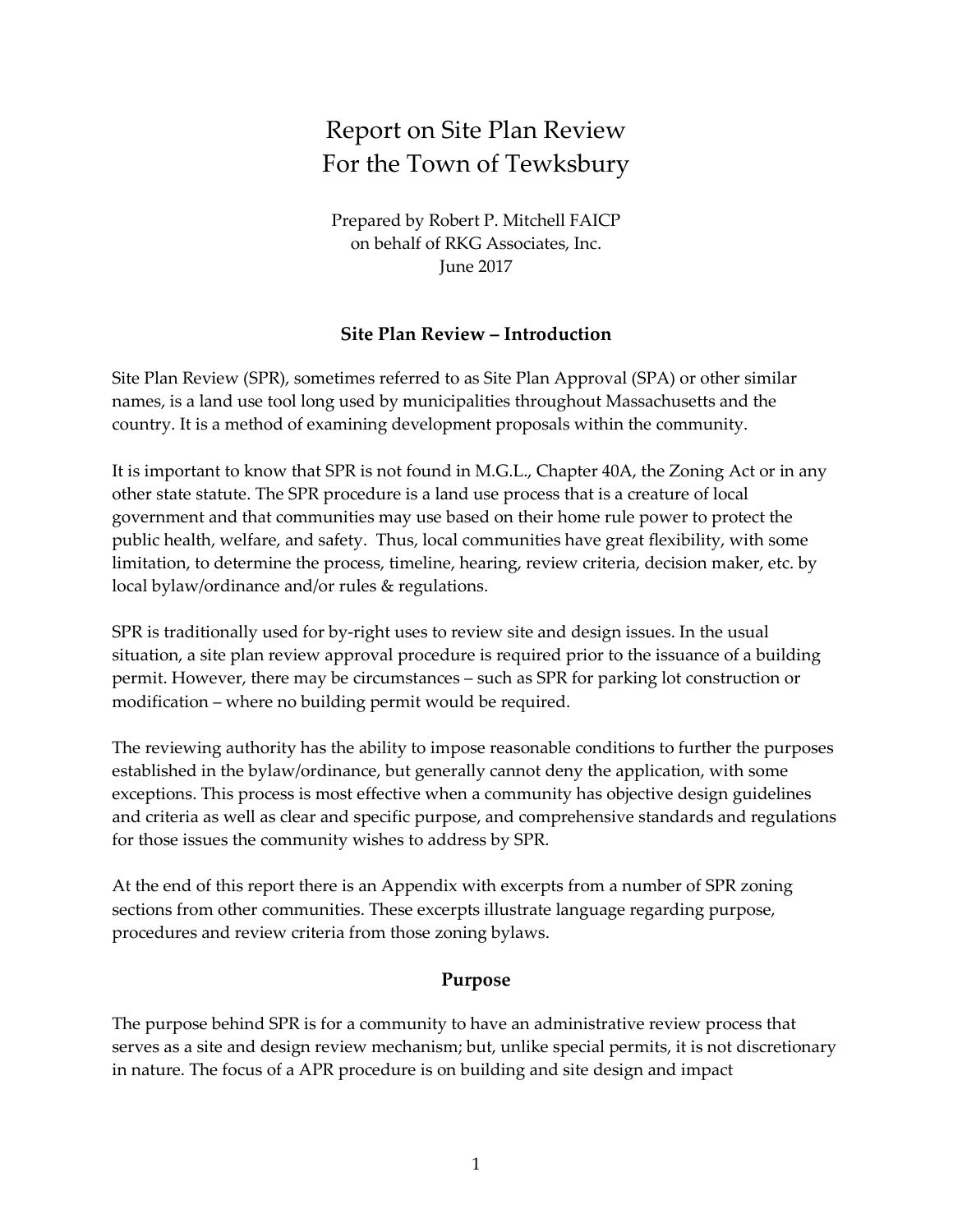considerations. That process can be broad in nature as to what aspects of development the community chooses to review.

In the case of *Osberg v. Planning Bd. of Sturbridge, 44 Mass. App. Ct. 56, 57 (1997),* the court determined that "*site plan review has been found to be a permissible regulatory tool for controlling the aesthetics and environmental impacts of land use."*

In adopting a SPR procedure, language should be included that clearly articulates, in detail, the particular purpose and intent of the SPR procedure for the community.

# **Adoption & Procedures**

Whether and how a municipality adopts SPR is entirely a local choice, there being no governing state statutory provisions. That said, the courts have recognized this land use tool by providing legal guidance, explaining what SPR is and what it is not. In most communities, this is a procedure found in the zoning bylaw or ordinance.

If the municipality intends to use SPR in any significant manner, it should adopt SPR requirements and review criteria as a zoning ordinance or bylaw. The procedures to be used by the city or town for the SPR process are for the city or town to determine. Procedures should specify the board, committee, or staff responsible for review and approval, the scope of the review, and the degree of public participation.

The administrative procedures (application forms and plan requirements etc.) may be adopted into either the zoning bylaw or into the board's rules & regulations

# **Administration of Site Plan Review**

A by-right SPR procedure is traditionally administered by a planning board. However, some communities have a tiered set of SPR requirements. The tiers generally work in one of two ways.

- The first is a distinction between a Major SPR and a Minor SPR with both applications going to the planning board for a decision. The distinctions generally are based on size of project and/or amount of parking required or some other similar threshold factor. The Major SPR might require a public hearing where the Minor SPR might only require a decision at a public meeting.
- The second is a distinction between a planning board SPR and an "administrative" SPR. In this case the administrative SPR is reviewed and acted upon by the planning staff. The administrative review is for small projects for uses that are allowed in a specific zoning category (for example, a small addition to a retail store in a business district)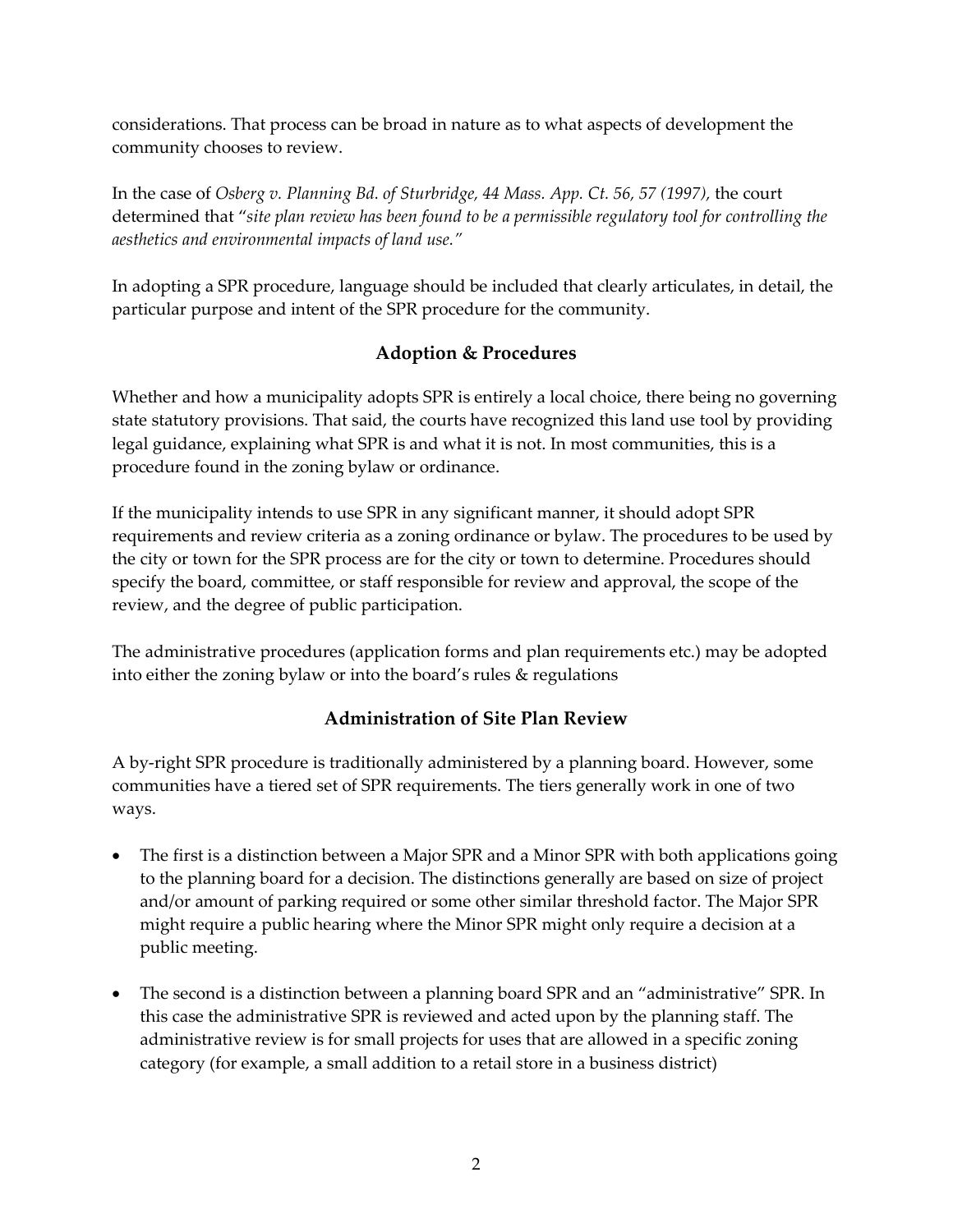In either case, the town would need to determine the appropriate thresholds to make any distinctions between separate SPR procedures.

# **SPR Benefits**

There are a number of potential benefits to both the town and to the business community that can result from the use of the by-right site plan review process. These can include the following:

- Communities, potential applicants, land owners, small businesses and abutters can be wellserved by having a clear list of what uses are allowed by SPR instead of the uncertainty of uses that might, or might not, be allowed by special permit.
- Communities that used the SPR process have experienced a number of benefits, for the community, and for the businesses in those communities. If the town has already zoned land for certain business, commercial or offices uses, then with some exceptions where a special permit process is appropriate, the SPR process is appropriate. Businesses that wish to locate within those districts with the type of uses that would be expected in those districts, and that are not likely to present any significant impacts, should be able to do so without having to face a discretionary decision process and timeline.
- One of the man reasons for using a by-right SPR process to begin with, and to use a tiered process, is to not unduly burden small business owners or start-up businesses with financial costs and longer time periods to receive a permit in order to open a store or small restaurant or other business that would be very appropriate in the zoning district.
- Site Plan Review brings a degree of certainty to a project which makes it more attractive to owners/applicants. The uncertainty of the special permit can make it more difficult for a small business owner or someone looking to start up a business to obtain financing. In addition, since a SPR process is generally shorter than a special permit process, this minimizes the time a business may have to pay for a monthly lease on a space without being able to open their business and thereby start a flow of revenue.
- It has been the experience of communities that use the SPR process and its focus on the design and impacts of building or development, results in a much better building and site design with fewer impacts on the town, neighborhood, or corridor. It is often more in line with the goals of the town for improved development design, business operation, better site function (parking, pedestrian access, landscaping, lighting etc.) and with fewer negative impacts and site functioning.
- The ability to modify and amend a special permit decision and its conditions is extremely limited without a board going through the entire special permit process again. With the site plan review process, since it is a creation of local government, a community can include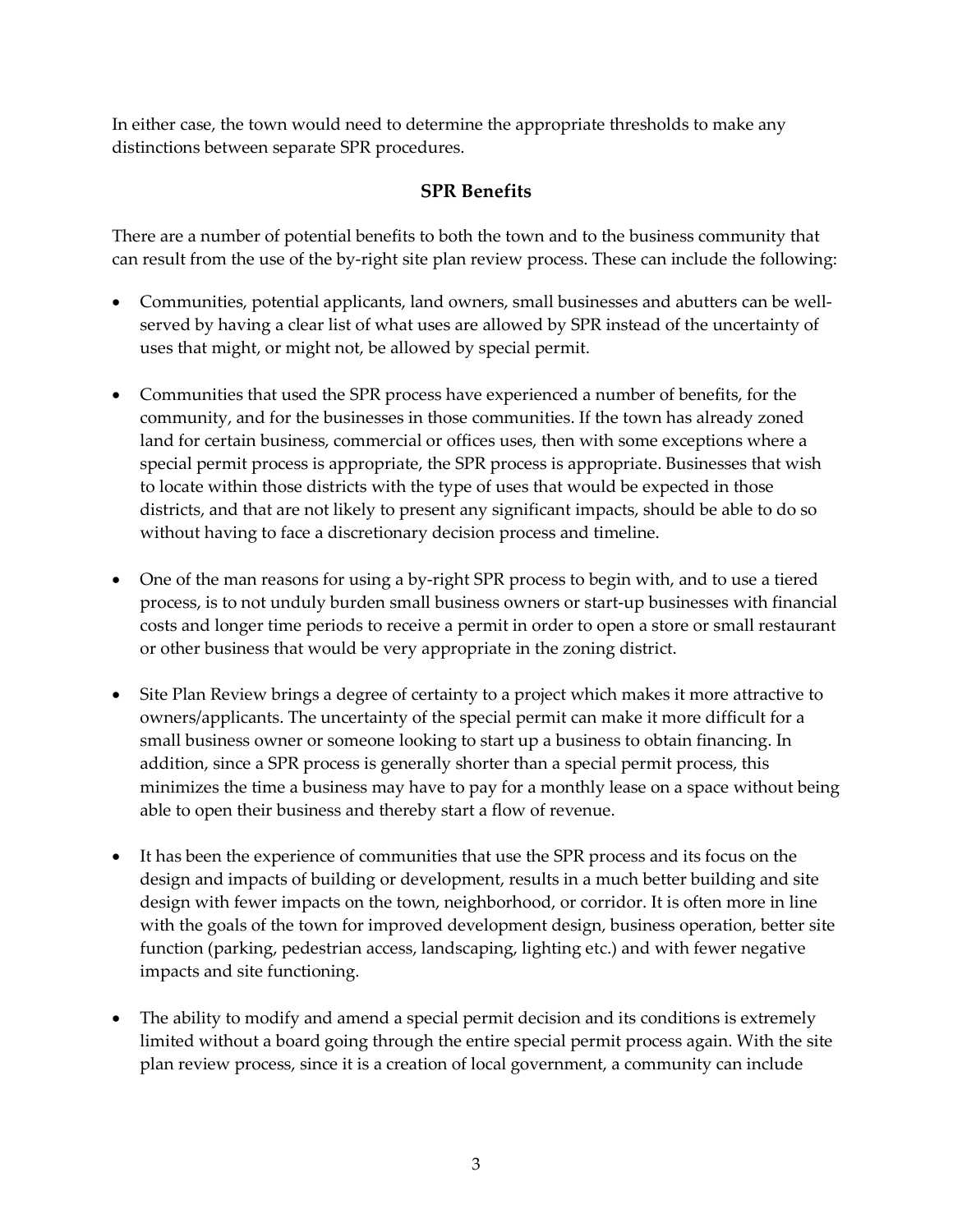specific language in the SPR bylaw that determines under what circumstances and with what process, a board can modify a decision and the conditions imposed on that decision.

• M.G. L. Chapter 40A, § 3, provides certain exemptions from zoning for selected uses. For many of those uses the town may not deny or unduly restrict the use. The courts have determined that "unduly restrict" includes the requirement to obtain a special permit. This is particularly applicable to religious and non-profit educational uses. However, these uses may be subject to reasonable regulations concerning the bulk and height of structures, yard sizes, lot area, setbacks, open space, parking, and building coverage requirements.

As a result, towns have incorporated language into their by-right SPR procedures that specifically addresses those aspects of religious and non-profit educational institutions listed in the previous paragraph. As long as those requirements are reasonable the town may require the institution to go through a SPR process. A special permit process would not be allowed.

- The zoning bylaw change freeze protections of M.G.L. c. 40A, § 6, that are accorded to building permit and special permit applications, do not apply to land subject to SPR applications.
- A number of communities include non-building development in their SPR requirements. For example, a SPR may be required for additional parking, new driveways, installation of outdoor recreational equipment, land disturbance, or similar activities that do not include buildings.
- The SPR process provides greater flexibility to the board in establishing the review process and in its decision-making.

# **SPR Review Criteria and Standards**

A municipality should consider how it intends to use the SPR procedure. SPR can be an effective tool to greatly improve the quality of the design and site characteristics of a proposed development while eliminating or minimizing its impacts. Therefore, any substantial use of this regulatory procedure warrants a set of well-written and comprehensive standards and criteria that reflect the goals of the community in adopting the procedure.

The following criteria, at a minimum, are generally those that SPR regulations are well adapted to address:

- siting of buildings signs
- building design landscaping
- architectural compatibility & scale screening & buffers
- 
- 
-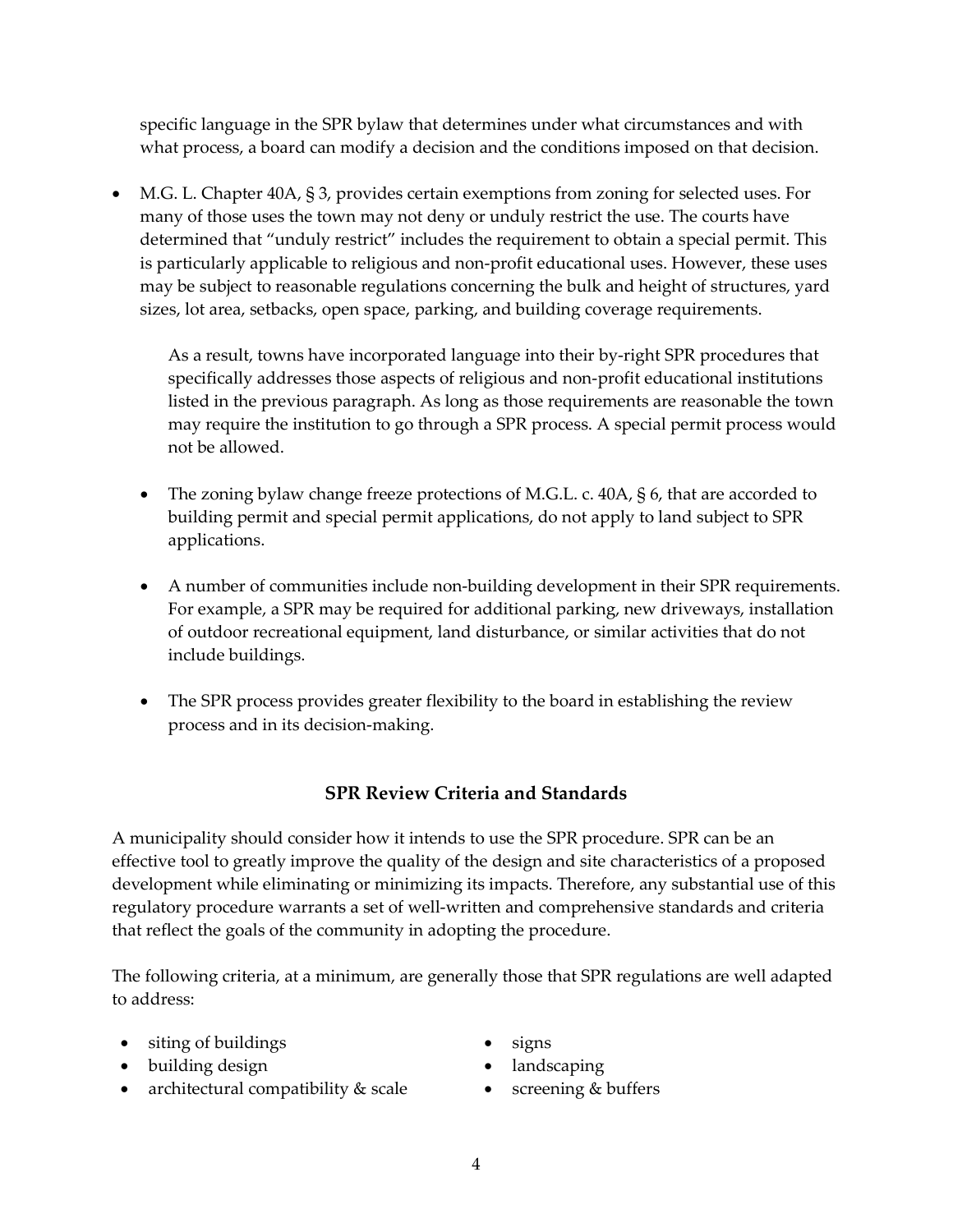- protection of adjacent properties lighting
- hours of operation sidewalks
- driveways and access on-site open space
- parking and vehicular circulation utilities & infrastructure
- relationship of buildings & parking drainage
- convenience & safety of vehicular, bicycling, and pedestrian traffic
- 
- 
- 
- 
- 
- 
- adequacy of wastewater disposal
- trash & recycling facilities
- traffic impacts loading facilities

# **Issues to be Considered**

Listed below are a number of issues that should be considered, and decided, prior to the adoption of a SPR procedure.

- Voting requirements (Generally, a majority vote is required rather than a two-thirds or unanimous vote.)
- Information required to be filed with the application
- The filing fee
- Public hearing required or not
- The timeline for a public hearing (if any) and a decision
- Notice requirements (abutters, legal ads etc.)
- Decision filing with the city/town clerk and in the Registry of Deeds required or not
- Inclusion of language for waiver provisions either for a waiver for filing a SPR application, or waivers from particular requirements of the SPR application process and plans
- Inclusion of language as to the process to amend a SPR decision
- Inclusion of language related to the constructive grant of a SPR
- Inclusion of language regarding the appeal procedure; if the community desires to allow a direct appeal from an SPR decision to the courts pursuant to G.L. c. 40A, § 17, that must be specified in the bylaw

# **Decisions, Conditions & Denials**

Decisions - Best practice would suggest that cities and towns adopt comprehensive, clear, and reasonable bylaws and regulations as to the procedure, review criteria, and decision-making standards for a SPR process.

Conditions – A site plan may be approved with reasonable conditions. Just as with any other land use permit, courts are deferential to a community's site plan approval requirements and conditions imposed pursuant to them.

The Appeals Court in *Prudential Insurance Company of America. v. Board of Appeals of Westwood*, (1986) stated that *"A board also possesses discretion to impose reasonable conditions under a by-law's requirements in connection with approval of a site plan, even if the conditions are objected to by the owner or are the cause of added expense to the owner."*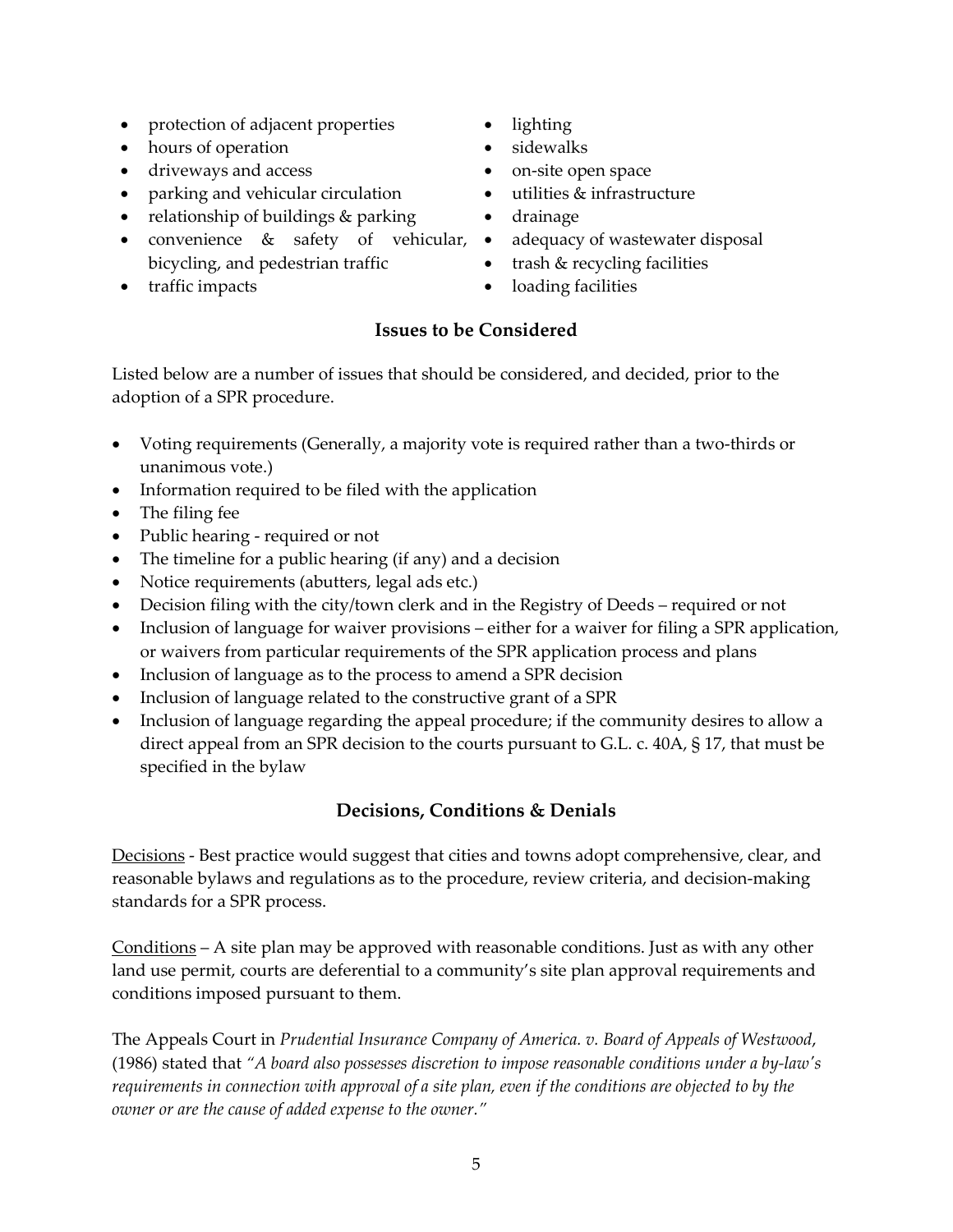Denials - There are limited circumstances where a board may deny a SPR application. The Appeals Court in the *Prudential Insurance Company of America* case determined the circumstances whereby a SPR could be denied. They are:

- "A board may lawfully reject a site plan that fails to furnish adequate information on the various considerations imposed by the by-law as conditions of the approval of the plan.
- "In some cases, the site plan, although proper in form, may be so intrusive on the interests of the public in one regulated aspect or another that rejection by the board would be tenable. This would typically be a case in which, despite best efforts, no form of reasonable conditions could be devised to satisfy the problem with the plan.

# **Appendix Site Plan Review Zoning Bylaws - Excerpts**

# **Town of Reading**

4.6.1 Purpose and Authority

4.6.1.1 Site Plan Review is a means of protecting the public interest through evaluating impacts of new development and redevelopment of land and structures within the Town of Reading. Site plan review is designed to manage aesthetics, minimize the potential for conflicts among uses and limit the impacts, through imposition of reasonable conditions, of uses that are otherwise permitted in the applicable district.

The CPDC (Community Planning and Development Commission) administers the Site Plan Review process for the following purposes:

a) To protect and promote the health, safety, convenience, and general welfare of the inhabitants of the Town of Reading, and to ensure the integrity of its neighborhoods;

b) To oversee acceptable site planning practices and to promote desirable architectural design within the Town of Reading;

c) To address development issues comprehensively while ensuring a streamlined and efficient development review process;

d) To provide for appropriate mitigation measures as a result of increased impacts to municipal services and infrastructure;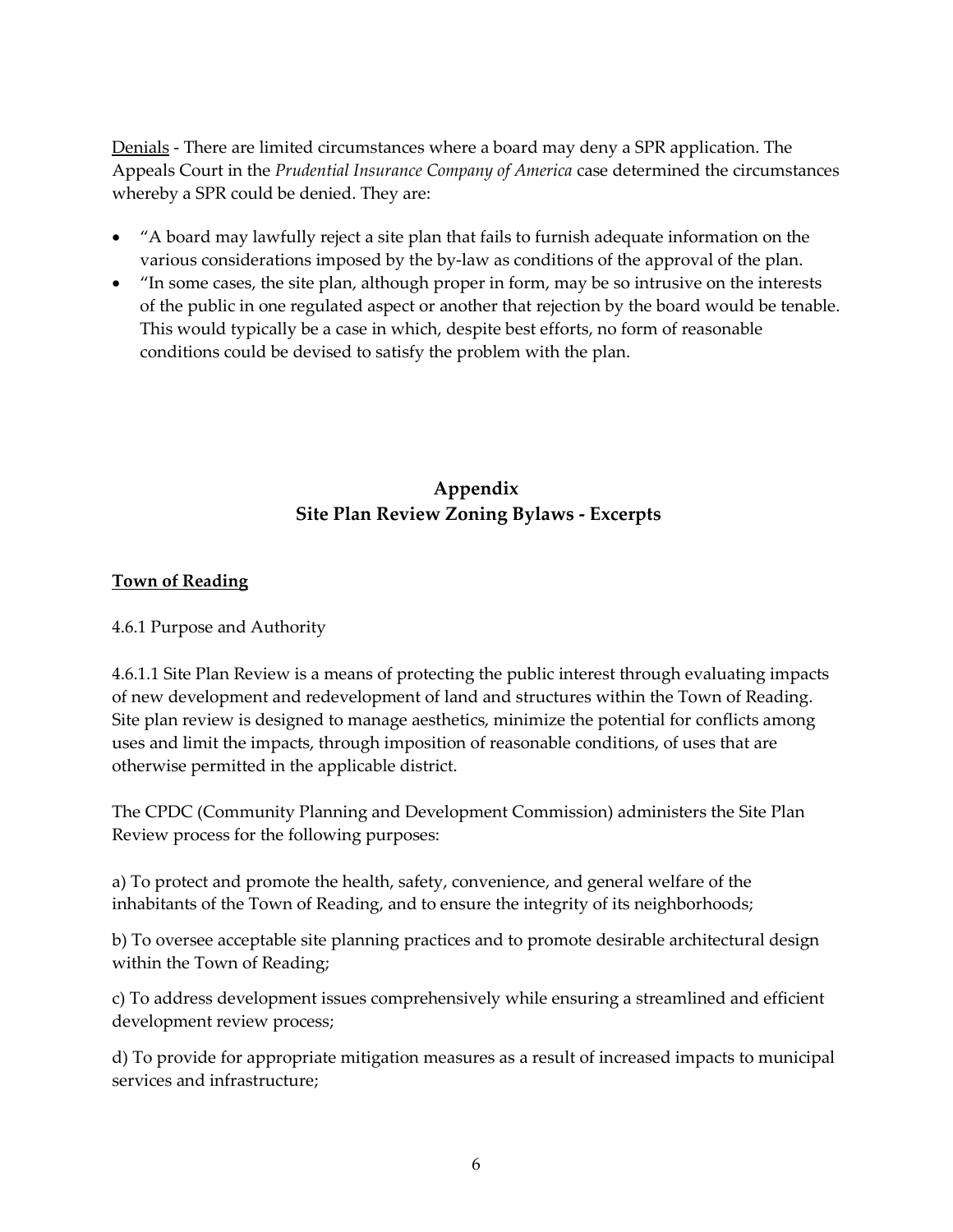e) To ensure consistency in the application of development standards and guidelines, and;

f) To ensure proper monitoring and enforcement of Reading zoning and development regulations.

4.6.1.2 Guidelines, Regulations and Standards - The CPDC may adopt reasonable Guidelines, Regulations and Standards governing procedures to be used for the administration of Site Plan Review.

## 4.6.5 Review Criteria

4.6.5.1 All construction and site alterations subject to Site Plan Review shall be designed, after considering the qualities of the specific location, the proposed land use, the design of building form, grading, egress points, and other aspects of the proposed construction and/or alteration, so as to:

a) Minimize the volume of cut and fill, the number of removed trees six-inch (6") caliper or larger, the length of removed stone walls, the area of wetland vegetation displaced, the extent of stormwater flow increase from the site, soil erosion, and threat of air and water pollution;

b) Maximize pedestrian, bicycle and vehicular access and safety, both on the site and entering and exiting the site;

c) Minimize obstruction of scenic views from publicly accessible locations;

d) Minimize visual intrusion by controlling the visibility of parking, storage, or other outdoor service areas viewed from public ways or from residential properties;

e) Minimize glare from headlights and light pollution emitted from on-site lighting fixtures;

f) Minimize unreasonable departure from the character, materials, and scale of buildings in the vicinity, as viewed from public ways and places;

g) Ensure compliance with applicable regulations governing on-site waste-water disposal systems; h) Minimize contamination of groundwater from operations on the premises involving the use, storage, handling, or containment of hazardous substances;

i) Provide appropriate landscaping and other site amenities so as to enhance the visual character of the property;

j) Minimize environmental and other impacts to adjacent properties through appropriate restrictions of hours of operation, deliveries, noise, rubbish removal and storage or by other appropriate means.

k) Provide adequate access to each structure for fire, public safety and service equipment;

l) Provide adequate utilities and water and sewer service;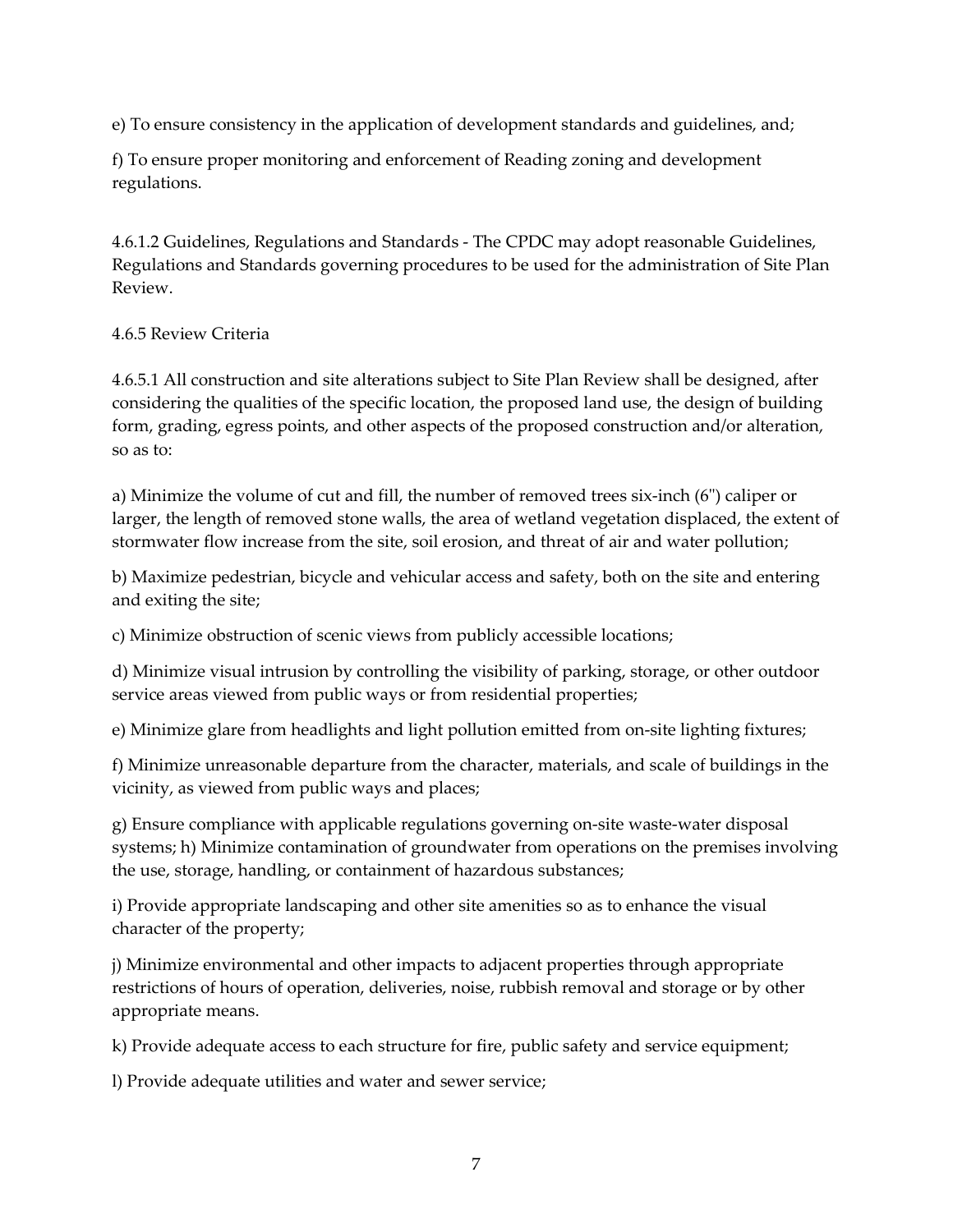m) Provide stormwater drainage and roadway and driveway layouts consistent with the functional requirements of the Town of Reading's Subdivision Rules and Regulations, any applicable federal, state and local regulations, and the standards of the Department of Public Works;

n) Minimize impacts to abutting residential development; and

o) Otherwise demonstrate compliance with the Zoning Bylaw.

# **Town of Bedford Design Standards for SPR**

7.5.2.2 Design Standards in the Limited Business District and General Business District. In addition to other requirements in these Zoning Bylaws the building and site plan design standards shown below are required in the Limited Business District and General Business District. It is strongly recommended that a preliminary or concept plan be submitted for informal review by the Planning Board prior to preparation of a formal site plan. This will allow the Planning Board and the applicant to discuss design ideas, understand Planning Board expectations and how the site plan can maximize the standards herein, while promoting economic development or redevelopment of Bedford's Limited and General Business Districts. The extent of the Planning Board expectations will be directly related to the level of site modification and/or building construction or redevelopment.

(a) Architectural elevation and floor plan drawings shall be submitted. The design of buildings shall enhance the visual character of Bedford's Business Districts and respect and reflect traditional New England heritage of the area. The scale and massing of buildings shall be compatible with buildings in the vicinity.

(b) Building design shall incorporate features to add visual interest while reducing appearance of bulk or mass. Such features may include varied facades, rooflines (e.g., gable direction, pitch), roof heights, materials, and details such as brick chimneys or shutters. Blank walls are prohibited on the front of buildings that have retail or service shops or similar uses.

(c) Any alteration of or addition to an existing historic structure shall employ materials, colors, and textures as well as massing, size, scale and architectural features that are compatible with the original structure. Distinctive features, finishes, construction techniques and/or examples of craftsmanship that characterize a historic property shall be preserved where feasible. Historic structures are those listed in the Bedford Historical Society report "Historic Properties and Neighborhoods of Bedford, Massachusetts" as amended. Where such alteration falls under the jurisdiction of the Bedford Historic District Commission and/or Historic Preservation Commission, the recommendations of those Commissions shall control.

(d) Except for windows, building design should generally avoid the appearance of reflective materials such as porcelain, enamel or sheet metal. Predominant wall materials should generally have the appearance of wood, brick or stone painted or coated in a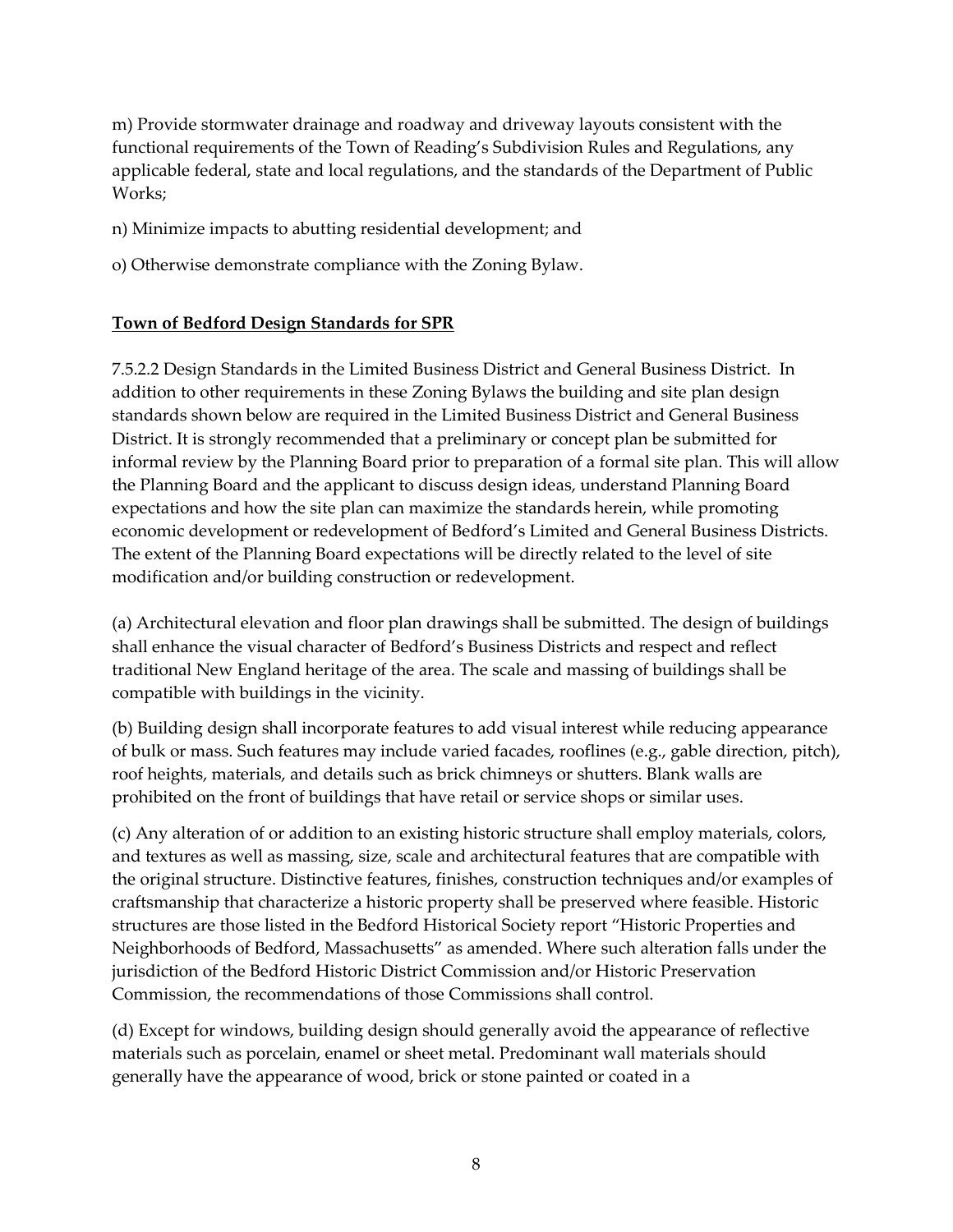non-metallic finish. Structures should include adequate first floor windows to provide visibility of shop spaces.

(e) New buildings shall incorporate best practices in energy efficiency, environmental protection, and stormwater management; shall comply with current Leadership in Energy and Environmental Design (LEED) criteria, as promulgated by the U.S. Green Building Council where feasible. Site development shall incorporate DEP stormwater management guidelines and Low Impact Development site design components.

(f) The organization and orientation of buildings shall be pedestrian-friendly. Vehicle, pedestrian, and bicycle features shall be designed to provide a network of pathways that promote non-vehicular circulation. Curb cuts shall be limited to the number necessary to provide safe and convenient vehicular and emergency vehicle access. The Planning Board may require provision of an easement that would allow future connection to abutting properties in order to facilitate pedestrian and/or vehicular access.

(g) To the greatest extent possible, site plans shall be pedestrian-friendly by use of amenities such as wide sidewalks/pathways, outdoor seating, and/or appropriate landscaping. Structures, parking, pathways and other pedestrian amenities shall be designed to maximize ease of pedestrian access. (h) The site plan shall maximize the efficient use of existing and proposed parking facilities, and minimize the area of land to be paved for parking. To maintain a pedestrian friendly environment, motor vehicle parking spaces shall be located behind or beside buildings wherever possible unless the applicant can demonstrate a more desirable pedestrian-friendly atmosphere with an alternate parking pattern.

(i) Landscape areas shall be planted with a variety of vegetation utilizing existing vegetation where appropriate. Plantings may include lawn, annuals, perennials, ground covers, and deciduous and evergreen shrubs and trees (both ornamental and shade). Street or shade trees shall be planted along the street wherever possible. Shade trees shall have a minimum caliper of 2 l/2 – 3 l/2 inches and a minimum height of ten feet. Conifer trees shall have a minimum height of eight feet. At all street or driveway intersections, trees or shrubs shall be set back a sufficient distance from such intersections so that they do not present a traffic visibility hazard.

## **Town of Littleton Special Design Provisions in the SPR Regulations**

**§173-20. Special Design Provisions for the Village Common District**. [Added 5-3-2010 STM, Art. 4.] The Planning Board shall consider the following additional design criteria in conducting Site Plan Review for projects in the Village Common zoning district. The Planning Board may adopt additional Design Guidelines to advance the goals of the Village Common.

**A. Design Goals**. Buildings and renovations shall be of a design similar to or compatible with traditional architecture in the Town of Littleton in terms of scale, massing, roof shape, spacing and exterior materials. The design standards are intended to promote quality development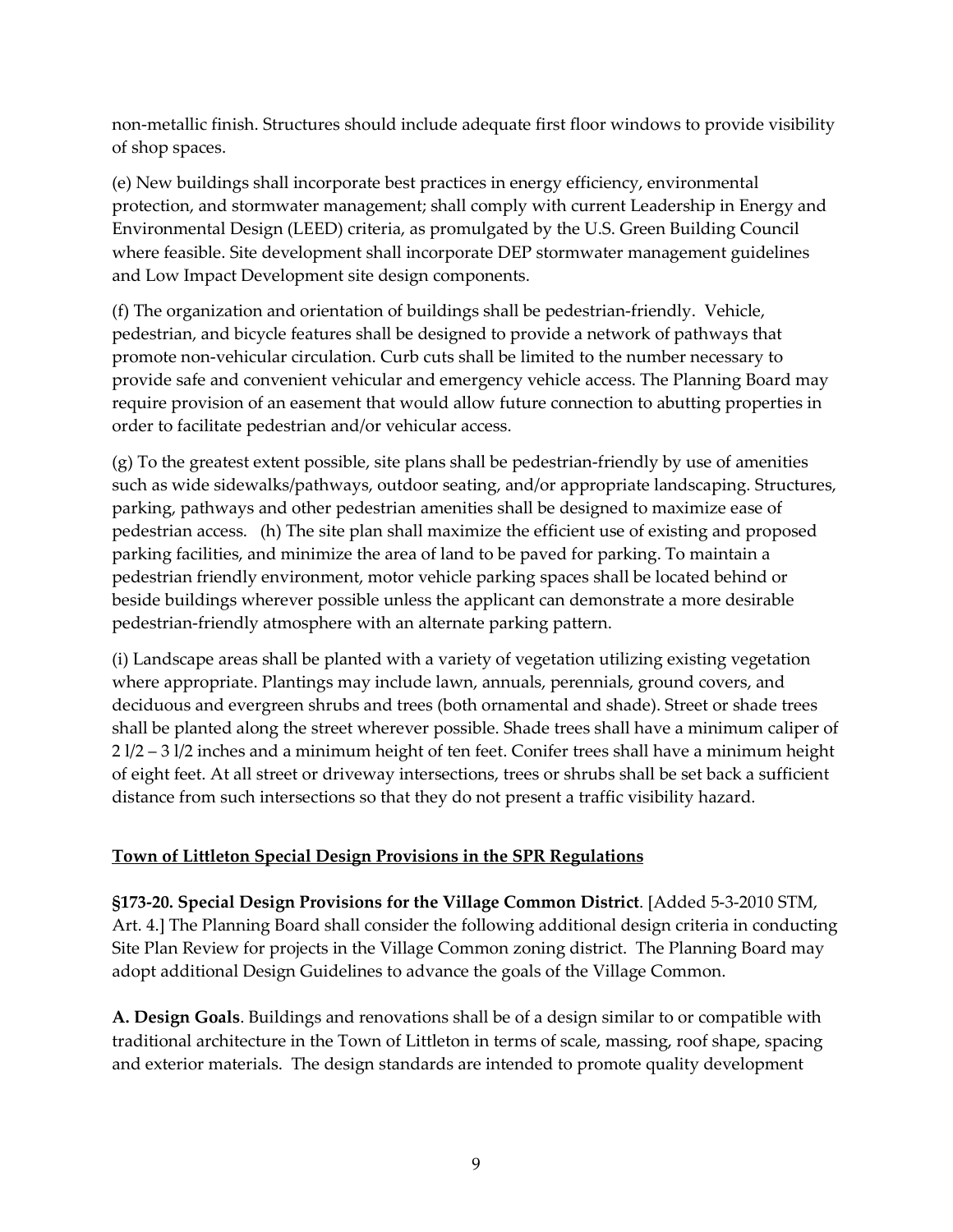consistent with the Town's sense of history, human scale and pedestrian-oriented village character.

**B. Building Scale.** The size and detailing of buildings shall reflect the community preference for moderate-scale structures that resemble houses or barns, and do not resemble "big box shopping centers". New buildings and/or substantial alterations shall incorporate features to add visual interest while reducing the appearance of bulk or mass. Such features include varied facades, rooflines, roof heights, materials, and details such as brick chimneys or shutters.

Buildings shall relate to the pedestrian scale by:

- Including appropriate architectural details to add visual interest along the ground floor of all facades that face streets, squares, pedestrian pathways, parking lots, or other significant pedestrian spaces.
- Articulate the base, middle, and top of the facade separated by cornices, string cornices, step-backs or other similar features.
- Continuous lengths of flat, blank walls adjacent to streets, pedestrian pathways, or open spaces shall not be permitted.

**C. Roof Form**. New construction, including new development above existing buildings and/or substantial alterations, shall incorporate gables or other traditional pitched roof forms which will be consistent with the historic architecture of the Town of Littleton. Flat roofs are discouraged.

Mechanical equipment located on roofs shall be screened, organized and designed as a component of the roof design, and not appear to be a leftover or add-on element.

**D. Entrances**. All primary commercial and residential building entrances shall be visible from the right-of-way and the sidewalk, and shall have an entrance directly accessible from the sidewalk.

Doors shall not extend beyond the exterior facade into pedestrian pathways.

**E. External Materials and Appearance**. Predominant wall materials shall have the appearance of wood, brick or stone painted or coated in a [natural] non-metallic finish. Cladding materials should be consistent on all facades with the exception of special design elements such as gables or dormers.

Awnings and canopies shall be compatible with the architectural style of the building. Colors and patterns used for awnings and canopies shall be subdued and compatible with existing awnings on adjacent buildings.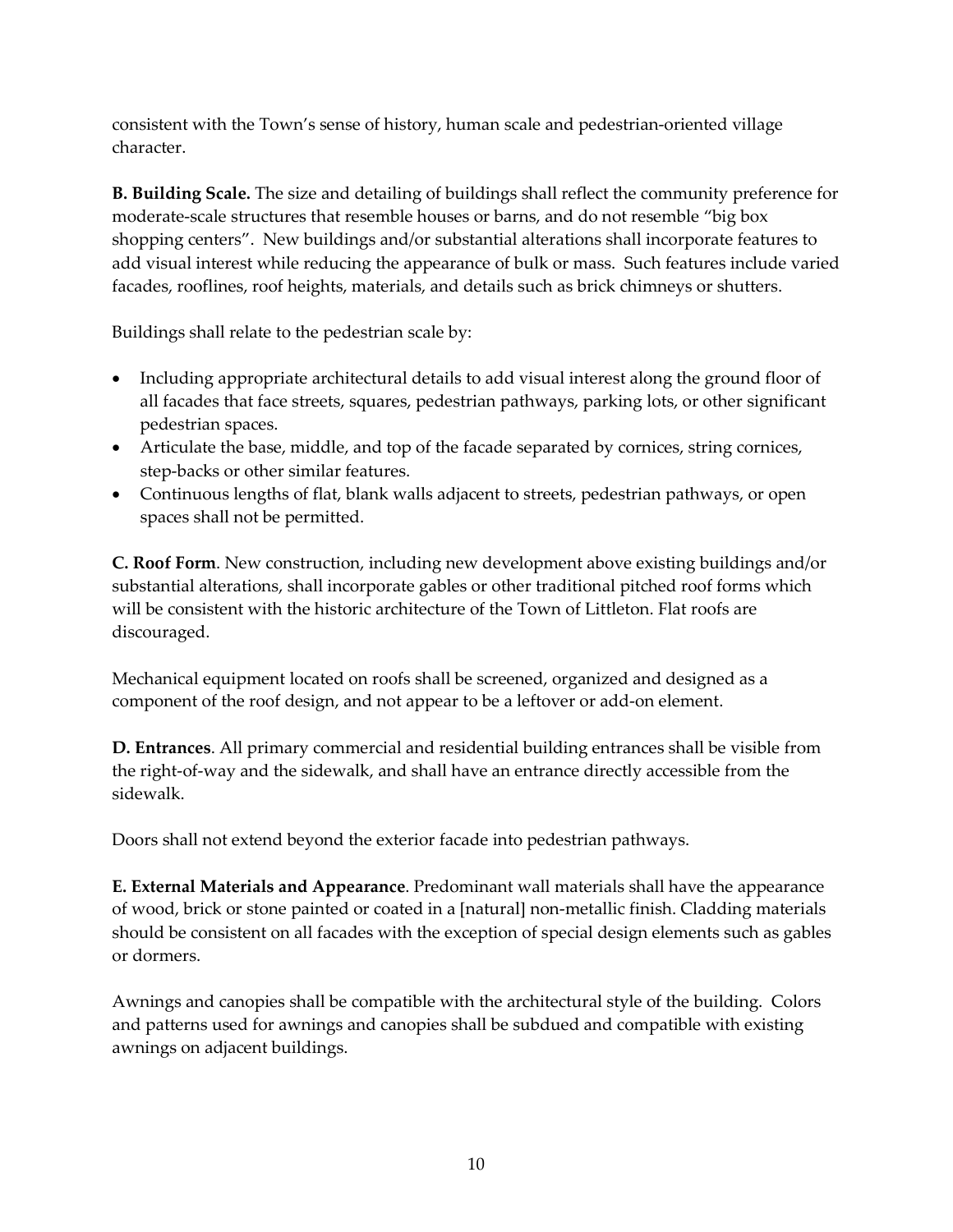Except for minor trim, the building shall avoid the appearance of reflective materials such as porcelain enamel or sheet metal. Window panes shall be non-reflective.

Ground floor commercial building facades facing streets, squares, or other significant pedestrian spaces shall contain transparent windows encompassing a minimum of 40 percent of the facade surface.

Wherever possible, existing historic structures on the site shall be preserved and renovated for use as part of the development.

Any alteration of or addition to an existing historic structure shall employ materials, colors and textures as well as massing, size, scale and architectural features that are compatible with the original structure. Distinctive features, finishes, and construction techniques or examples of craftsmanship that characterize a historic property shall be preserved.

**F. Landscaping.** To the maximum extent possible projects in the Common Area shall provide pedestrian-friendly amenities, such as wide sidewalks/pathways, outdoor seating, patios, porches or courtyards. Site landscaping shall be maximized.

Links/sidewalks designed to connect parking areas with adjacent developments are encouraged to further the goal of providing safe pedestrian access to businesses within the Littleton Common.

**G. Service Areas, Utilities and Equipment.** Service and loading areas and mechanical equipment and utilities shall be unobtrusive or sufficiently screened so that they are not visible from streets or primary public open spaces and shall incorporate effective techniques for noise buffering from adjacent uses. Waste disposal areas shall follow all relevant requirements of the current Littleton zoning by-law.

**H. Sustainable Building Design**. It is desirable that new buildings constructed in the Littleton Common Area comply with the current Leadership in Energy and Environmental Design (LEED) criteria, as promulgated by the U.S. Green Building Council to the maximum extent feasible.

**I. Vehicle and Pedestrian Features.** Vehicle, pedestrian and bicycle features shall be designed to provide a network of pathways, and promote walking within the Littleton Common area. Curb cuts shall be minimized.

**J. Parking:** To maintain a pedestrian-friendly environment, motor vehicle parking spaces shall be located behind or beside buildings wherever possible. Parking located directly between the building and the street alignment shall be discouraged.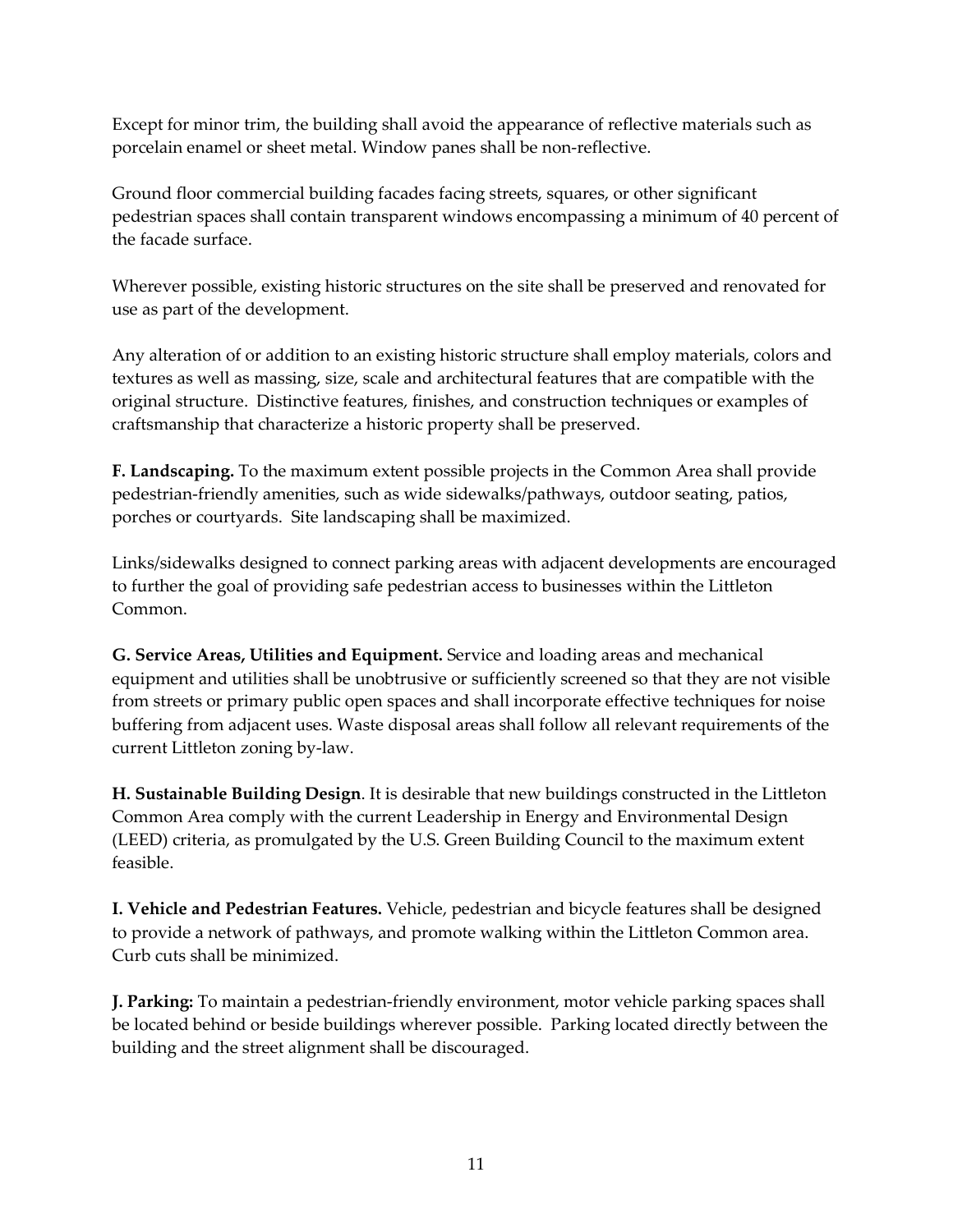**K. Bicycle Parking:** Bicycle parking shall be provided for all new development, shall be at least 50 percent sheltered from the elements, and shall be located as close as possible to the building entrance(s). Any property required to have bicycle parking may establish a shared bicycle parking facility with any other property owner within the same block.

**L. Appointment of Design Advisory Team (DAT).** The Planning Board may, at its option, appoint a Design Advisory Team to assist in the review of any project in the Littleton Village Common zone that requires Site Plan Review pursuant to Section 173-20. Members of the DAT shall include: one or more Planning Board member(s); professional architect(s); landscape architect(s) or design related professional(s); Historical Commission member(s); business owner(s).

The DAT will provide advisory professional design review assistance to the Planning Board. The DAT may also submit a written report to the Planning Board. The DAT will be appointed at a regularly scheduled meeting where public notice has been provided.

At the direction of the Planning Board, a project applicant may be required to meet with the DAT to discuss resolution of design concerns.

# **Town of Amherst – SPR Review Criteria**

## 11.24 REVIEW CRITERIA/DESIGN GUIDELINES

The following criteria and guidelines shall be used by the Board in evaluating the site plan and all information submitted as part of the application.

## 11.240 GENERAL

11.2400 Conformance with all appropriate provisions of the Zoning Bylaw and the goals of the Master Plan.

11.2401 Protection of Town amenities and abutting properties through minimizing detrimental or offensive actions.

11.2402 Protection of abutting properties from detrimental site characteristics resulting from the proposed use, including but not limited to air and water pollution, flood, noise, odor, dust vibration, lights or visually offensive structures or site features.

11.2403 Provision of adequate recreational facilities, open space and amenities.

## 11.241 ENVIRONMENTAL

11.2410 Protection of unique or important natural, historic or scenic features.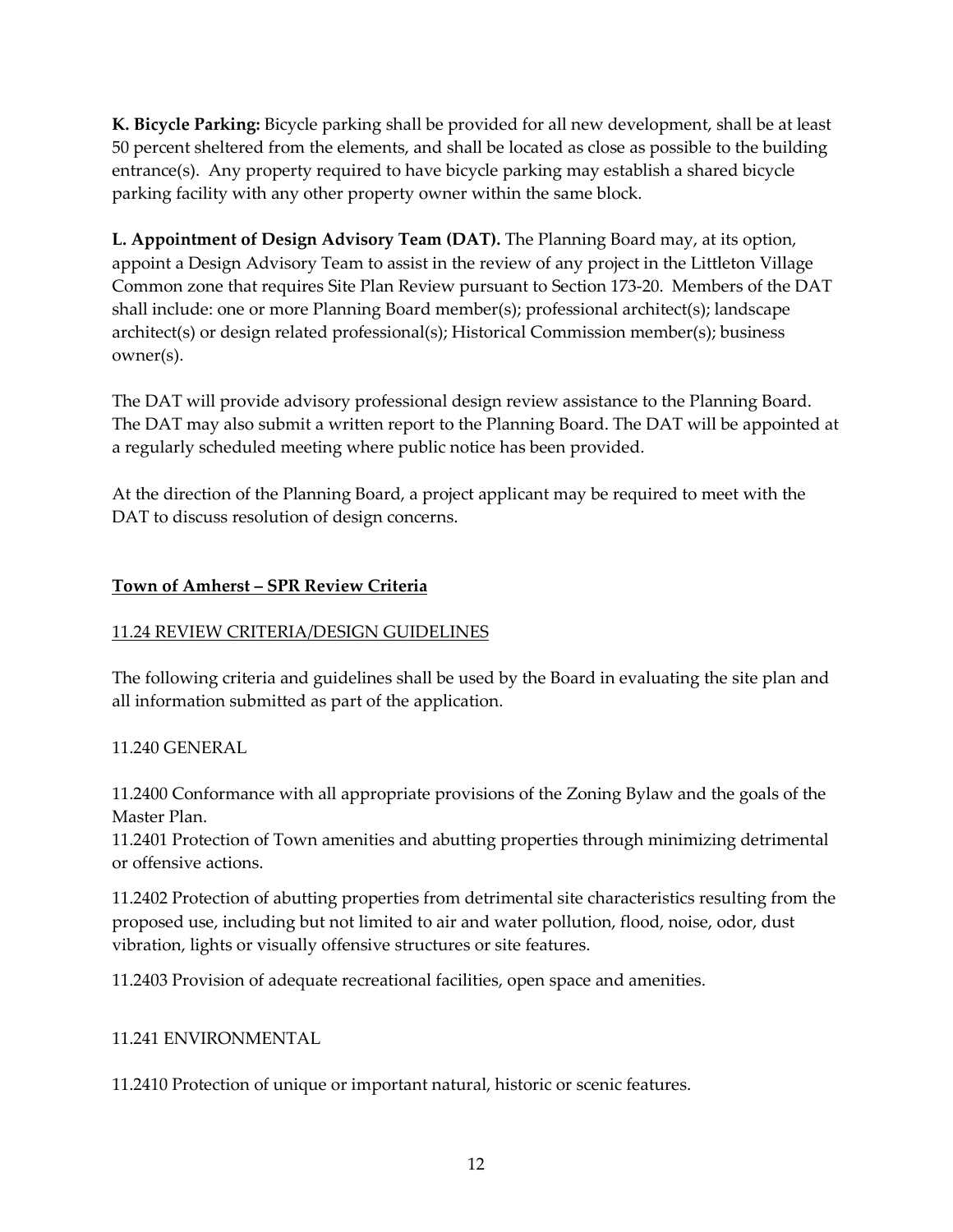11.2411 Adequacy of proposed methods of refuse disposal

11.2412 Ability of proposed sewage disposal and water supply systems within and adjacent to the site to serve the proposed use.

11.2413 Adequacy of the proposed drainage system within and adjacent to the site to handle the increased runoff resulting from the development.

11.2414 Provision of adequate landscaping, including the screening of adjacent residential uses, provision of street trees, landscape islands in the parking lot and a landscape buffer along the street frontage. When a non-residential use adjoins a residential district, an uninterrupted vegetated buffer shall, to the extent feasible, be established and maintained between buildings associated with uses under this section and the nearest residential property boundary. Where natural, undisturbed vegetation already exists onsite prior to site preparation and clearing, the majority of that vegetation may be retained and included as part of the buffer, along with the addition of such new plantings, selective removals, and other management of site plantings as are determined to be necessary to maintaining an effective year-round visual screen. See Section 11.3.

11.2415 Adequacy of the soil erosion plan and any plan for protection of steep slopes, both during and after construction.

11.2416 Protection of adjacent properties by minimizing the intrusion of air and water pollution, flood, noise, odor, dust and vibration through appropriate site and structure design and the use of appropriate design and materials for containment, ventilation, filtering, screening, soundproofing, sound–dampening and other similar solutions.

11.2417 Protection of adjacent properties by minimizing the intrusion of lighting, including parking lot and building exterior lighting, through the use of cut-off luminaries, light shields, lowered height of light poles, screening or similar solutions. Except for architectural and interior-lit signs, all exterior site lighting shall be downcast and shall be directed or shielded to eliminate light trespass onto any street or abutting property and to eliminate direct or reflected glare perceptible to persons on any street or abutting property and sufficient to reduce a viewer's ability to see. All site lighting, including architectural, sign, and parking lot lighting, shall be kept extinguished outside of those business hours established under an approved site management plan, except for lighting determined to be necessary for site security and the safety of employees and visitors.

11.2418 Protection from flood hazards as stated in Section 3.22, considering such factors as: elevation of buildings; drainage; adequacy of sewage disposal; erosion and sedimentation control; equipment location; refuse disposal; storage of buoyant material; extent of paving; effect of fill, roadways or other encroachment on floor runoff and flow; storage of chemicals and other hazardous substances.

11.2419 Protection of wetlands by building in accordance with the provisions of the Wetlands Protection Act, Chapter 131, Section 40, and the Amherst Wetlands Bylaw.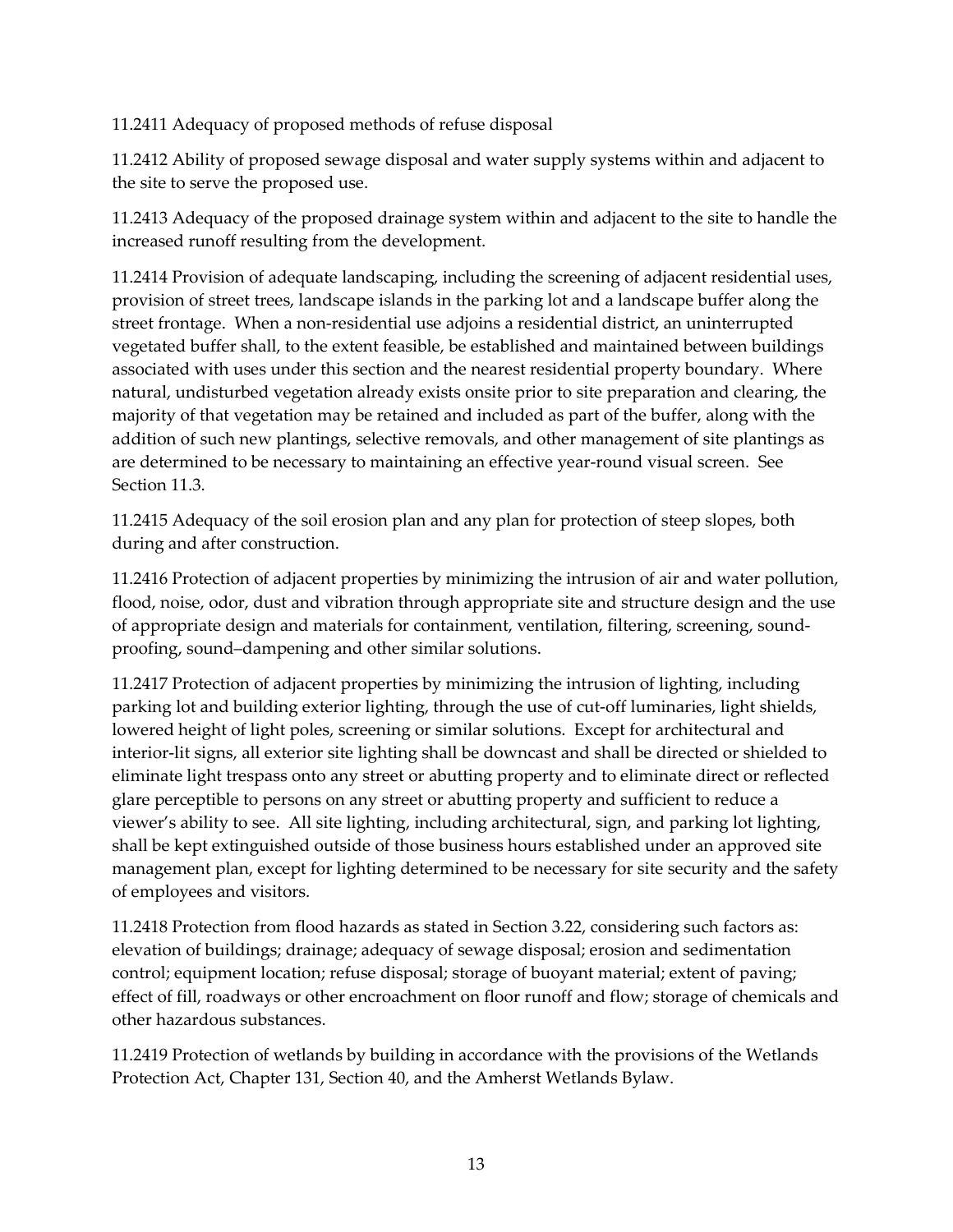#### 11.242 DESIGN

11.2420 Within the B-L, B-VC, B-N, COM, OP, LI and PRP Districts, and any residential zoning district where the project in question occurs within the boundaries of a National Historic Register District, the Permit Granting Authority shall, if it deems the proposal likely to have a significant impact on its surroundings, be permitted to use the design principles and standards set forth in Sections 3.2040 and 3.2041, 1) through 9) to evaluate the design of the proposed architecture and landscape alterations. Within the B-G and abutting B-L districts, and for any Town project within any district, the provisions of Section 3.20, Design Review, shall remain in effect**. (Note: See excerpt from Design Review Section of the Zoning Bylaw – 3.204 referenced in this paragraph, below.)**

11.2421 The development shall be reasonably consistent with respect to setbacks, placement of parking, landscaping and entrances and exits with surrounding buildings and development.

11.2422 Building sites shall avoid, to the extent feasible, the impact on steep slopes, floodplains, scenic views, grade changes and wetlands.

11.2423 If there is more than one building on the site, the buildings shall relate harmoniously to each other in architectural style, site location and building exits and entrances.

11.2424 Screening shall be provided for storage areas, loading docks, dumpsters, rooftop equipment, utility buildings and similar features.

## 11.243 TRAFFIC/PARKING

11.2430 The site shall be designed to provide for the convenience and safety of vehicular and pedestrian movement both within the site and in relation to adjoining ways and properties.

11.2431 The location and number of curb cuts shall be such to minimize turning movements, and hazardous exits and entrances.

11.2432 The location and design of parking spaces, bicycle racks, drive aisles, loading areas and sidewalks shall be provided in a safe and convenient manner.

11.2433 Provision for access to adjoining properties shall be provided as appropriate.

11.2434 Where possible, driveways located in commercial and business districts shall be located opposite each other.

11.2435 Joint access driveways between adjoining properties shall be encouraged.

11.2436 A traffic impact report shall be required, unless waived under Section 11.222. Information required as part of this report shall be as set forth in the Rules and Regulations of the Planning Board.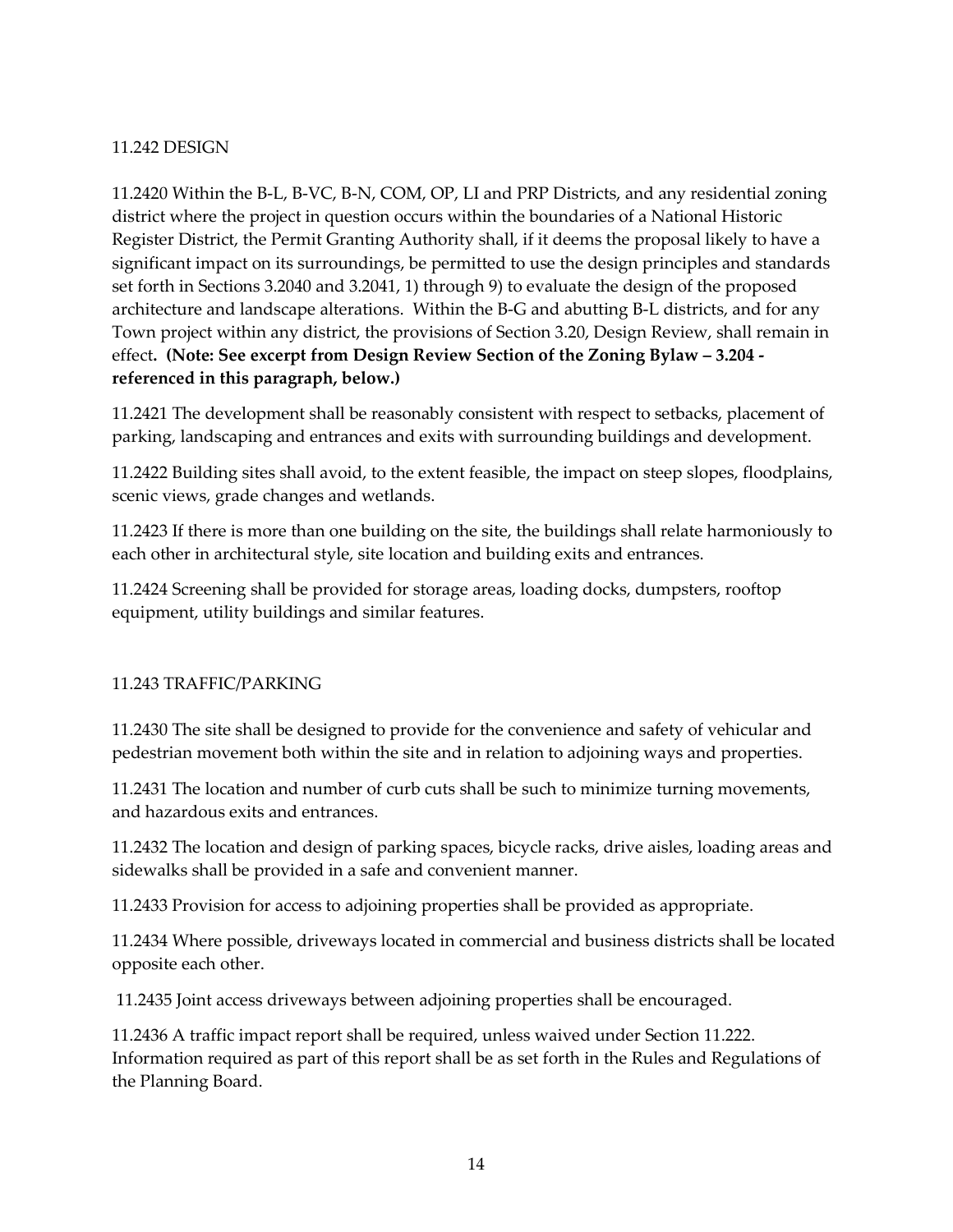11.2437 When a traffic impact report is required, the proposed development shall comply with the following standards:

1. Level of Service (LOS) at nearby intersections shall not be degraded more than one level as a result of traffic generated by the proposed development, nor shall any nearby intersection degrade below the Level of E.

2. Adjacent streets shall not exceed design capacity at the peak hour as a result of traffic generated by the proposed development.

3. Safety hazards shall not be created or added to as a result of traffic generated by the proposed development.

4. If any of the standards in Section 11.2437 1 - 3 are violated, the applicant shall provide alternative proposals to meet the standards, including but not limited to; reduction in the size of the development, change in proposed uses on the site, contributions to off-site street and intersection improvements or construction of off-site street and intersection improvements.

# 3.204 Design Review Principles and Standards

The design review principles and standards described in this section are intended to guide the applicant in the development of site and building design and the Design Review Board in its review of proposed actions. These principles and standards shall not be regarded as inflexible requirements and they are not intended to discourage creativity, invention or innovation. The Design Review Board is specifically precluded from mandating any official aesthetic style for Amherst or for imposing the style of any particular historical period. The design review principles and standards shall apply to all actions reviewable under Section 3.202.

## 3.2040 General Principles

1) Every reasonable effort shall be made to preserve the distinguishing original qualities of a building, structure or site and its environment. The removal or alteration of any historic material or architectural features should be avoided when possible.

2) All buildings, structures and sites shall be recognized as products of their own time. Alterations that have no historical basis and that seek to create an earlier appearance shall be discouraged.

3) Stylistic features distinctive to the architecture of a specific building, structure or landscape, or examples of skilled craft which characterize a building, structure or site shall be conserved or preserved where feasible and appropriate, and may be considered for use as the basis for design of additions. Their removal or alteration should be avoided whenever possible.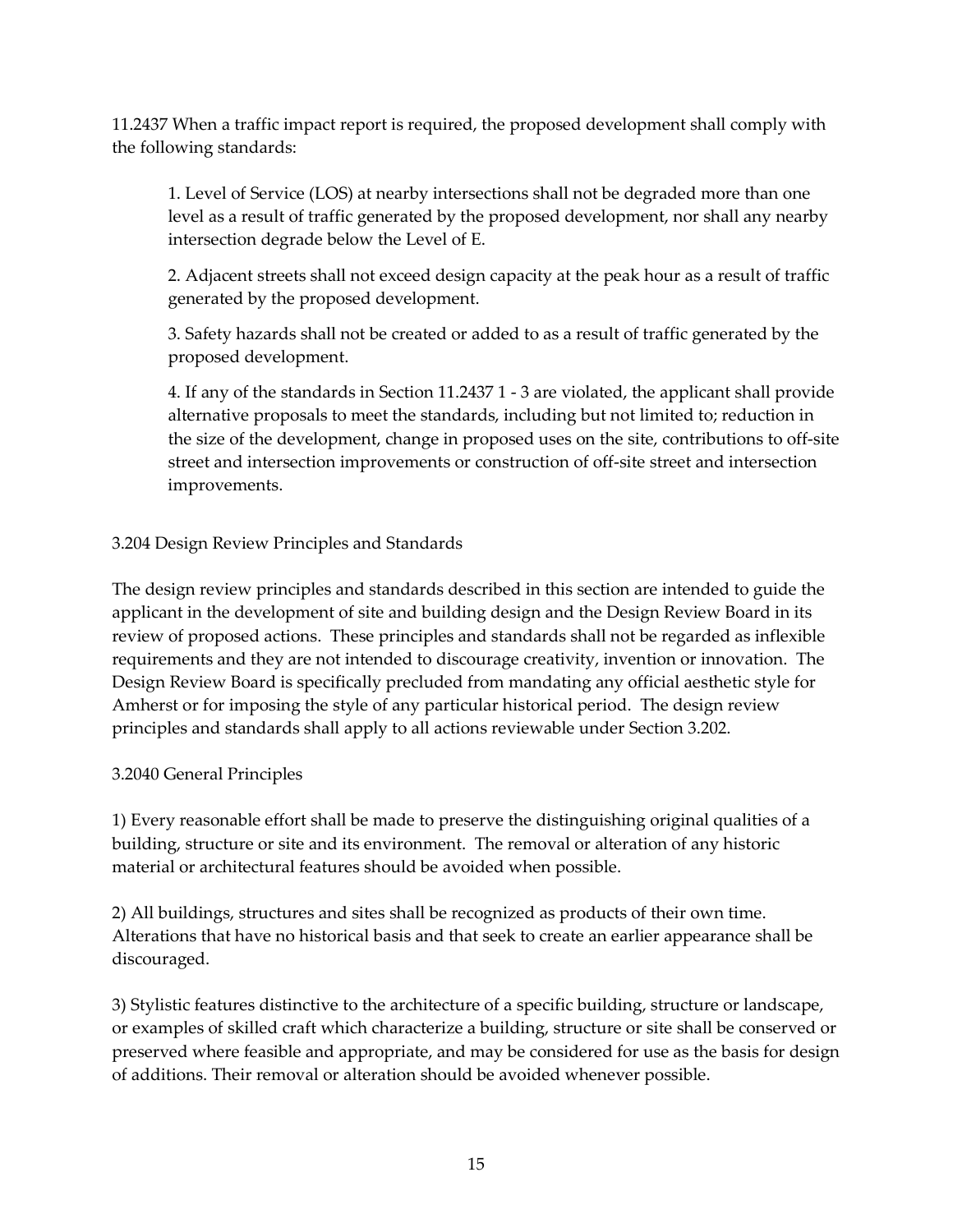4) Contemporary design for new structures or sites, alterations or additions to existing properties shall not be discouraged when such new development, alterations or additions do not destroy significant historical, architectural or cultural material, and when such design is compatible with the design character of the surrounding environment.

5) The design of alterations and additions shall, where reasonable and appropriate, strive to improve the quality, appearance and usability of existing buildings, structure and sites.

3.2041 Design Review Standards

The Design Review Board shall consider, at a minimum, the following standards in the course of the design review of a proposed action.

1) Height - The height of any proposed alteration should be compatible with the style and character of the building, structure or site being altered and that of the surroundings.

2) Proportions - The proportions and relationships of height to width between windows, doors, signs and other architectural elements should be compatible with the architectural style and character of the building or structure and that of the surroundings.

3) Relation of Structures and Spaces - The relation of a structure to the open space between it and adjoining structures should be compatible with such relations in the surroundings.

4) Shape - The shape of roofs, windows, doors and other design elements should be compatible with the architectural style and character of a building or site, and that of its surroundings.

5) Landscape - Any proposed landscape development or alteration should be compatible with the character and appearance of the surrounding area. Landscape and streetscape elements, including topography, plantings and paving patterns, should provide continuity and definition to the street, pedestrian areas and surrounding landscape.

6) Scale - The scale of a structure or landscape alteration should be compatible with its architectural or landscape design style and character and that of the surroundings. The scale of ground-level design elements such as building entryways, windows, porches, plazas, parks, pedestrian furniture, plantings and other street and site elements should be determined by and directed toward the use, comprehension and enjoyment of pedestrians.

7) Directional Expression - Building facades and other architectural and landscape design elements shall be compatible with those of others in the surrounding area with regard to the dominant vertical or horizontal expression or direction related to use and historical or cultural character, as appropriate.